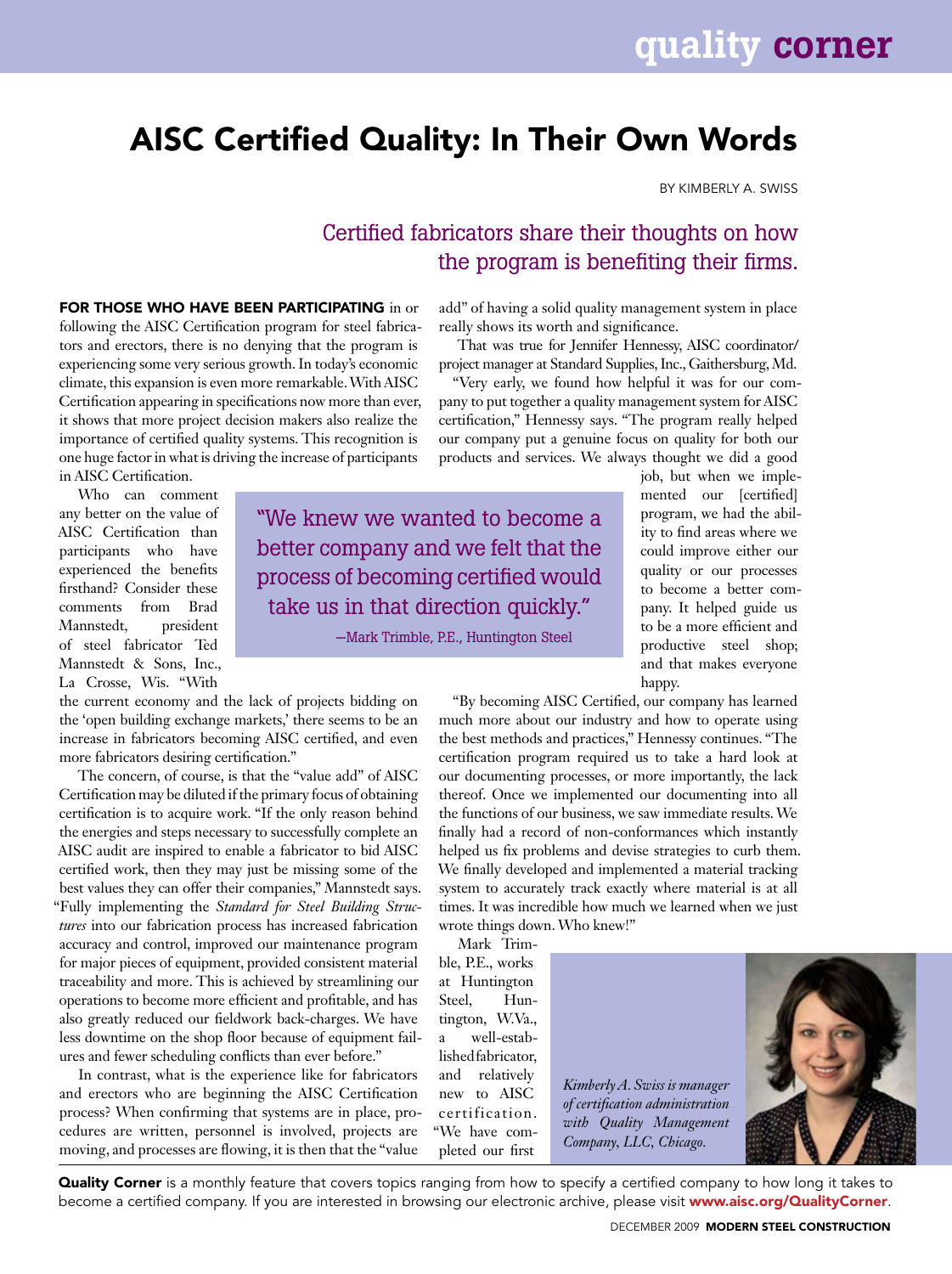year as an AISC certified fabricator," Trimble says. "Though we had talked about it for years, we really got serious about becoming certified in January 2008. What a difference two years can make! Being in business for 105 years, our company has some built-in credibility, but experiencing the certifica-

tion journey has really boosted our expectations for quality and customer service."

B e c o m i n g certified has provided Huntington Steel with numerous benefits:

- **•** The company has a marketing advantage over non-certified fabricators.
- The company bids "AISC Certified" projects without needing to request a waiver of the certification requirement.
- Because its procedures were developed using input from team members who would actually be using the procedures, the company staff enjoy a deeper understanding of its Quality Program and reportedly show more "buy-in."
- Regular evaluation of its Quality Program has resulted in a consistent search for ways to improve.

"Being certified is just a certificate that hangs on the wall," Trimble says. "The process of becoming certified is where the real value is found. Back when we were still trying to decide if certification was for us, we knew that there were marketing reasons to be AISC certified, but that alone wasn't enough. We knew we wanted to become a better company and we felt that the process of becoming certified would take us in that direction quickly."

Appreciating the value of an effective quality management system (QMS) is not limited to AISC Certification newcomers. Steel fabricators and erectors who have been certified for some time are constantly and consistently trying to advance their current processes, streamlining their quality systems, and recognizing different ways to benefit their organizations. For these companies, benefit ties into the concept of continual improvement and seeing if their organization can do that much better.

"Jeffords Steel and Engineering Company has been certified for 10 years," says Larry Jeffords, president of the Plattsburgh, N.Y.-based firm. "The biggest 'eye opener' for me was how many procedures in our production process that we took for

granted could actually have been compromised by suppliers or the workforce. We never had a 'quarantined' material pile until we were certified, and for the first few months of certification. I swear the quarantine pile was bigger than most job piles. Little things, like drawing logs and written

"As you analyze your own processes, you can trim away the wasteful steps you do not need and become more efficient. Suddenly, your QA system is saving you money."

—Seth Bransky, Munster Steel

welding procedures, seemed like wasted time, but after instituting the new operating procedure, I don't know how we ever existed before certification. It is very comfortable for me to say that we are a much better fabricator after certification than we were before. And now I can prove it!"

Keith Corneau, vice president of sales for United Steel, Inc., East Hartford, Conn., offers an interesting perspective as a participant in the two types of AISC certification. "As both an AISC Certified Fabricator and an Advanced Certified Erector, we find that having both provides an overlap that benefits United Steel in its entirety, creating a consistency throughout," Corneau says. "AISC certification provides a structure that allows for continuous improvement at United Steel. The yearly audits reinforce the importance of safety and quality control, which helps us in providing the best possible service to our customers."

Seth Bransky is the senior estimator, project manager and QA manager at Munster Steel, a company going into its 17th year of AISC certification. "I think the biggest payoff from our quality system has been the honest look at how our company processes operate," Bransky says. "A good QA system exposes the gaps, the extra steps, the inefficiencies that you probably did not realize were occurring in your everyday processes and communication. As you analyze your own processes, you can trim away the wasteful steps you do not need and become more efficient. Suddenly, your QA system is saving you money."

The same analysis process can also show where you may be leaving your company exposed to risk and liability, Bransky notes. "Good documentation and communication are vital for protecting your work, as well as for your customer. When you can demonstrate to your customer that you have a QA system in place that offers good documentation practices, you reduce their risk as well. This is a strong endorsement for keeping that repeat customer.

"I don't know who to credit for this quote—I saw it on the Internet—'Quality does not occur by chance... Quality is the result of intelligent activities.' I believe this is true, and a good QA system can set in place the framework for 'intelligent activities' that ultimately benefit your company."

Continual improvement is a concept that AISC embraces as well. The AISC *Standard for Steel Building Structures*, for example, written in 2005 experienced clarifications and updates in 2006. Moving from a checklist to a standardbased criterion is helping many participants incorporate quality throughout their organizations, because it is an effective resource for supporting customer-focused, management-driven, process-based quality management systems.

"I am very excited about the progress made by the AISC certification program," says David Harwell, president of Central Texas Ironworks, Inc., Waco, Texas. He notes that until the introduction of the *Standard for Steel Building Structures*, there was no requirement for any fabricator to possess an operating procedures manual, which made it very difficult to make uniform and meaningful audits.

"One of the primary objectives of any certification program is to announce to the marketplace those companies that have achieved the level of quality expected," Harwell says. "The development and implementation of the building standard was no easy task but it has formed a basis for many fabricators to better understand how their business functions. By identifying the fundamental operating elements of a quality organization and defining their role in the process, fabricators are much more aware of how each element can affect their ability to produce a quality product.

"It is the responsibility of the certified company to place responsible and qualified individuals in their respective roles. By doing so and following an acceptable quality procedures manual the end product will meet the expectations of the customer. Focusing on the importance of providing a quality product to our marketplace is one more reason steel remains the framing material of choice by owners, developers, and construction professionals. At CTIW we continue to embrace the program and have found it very useful in the daily operation of our business."

The sense of pride that AISC certification participants have is also a tribute to the merits of their efforts. Bruce Basden, CEO